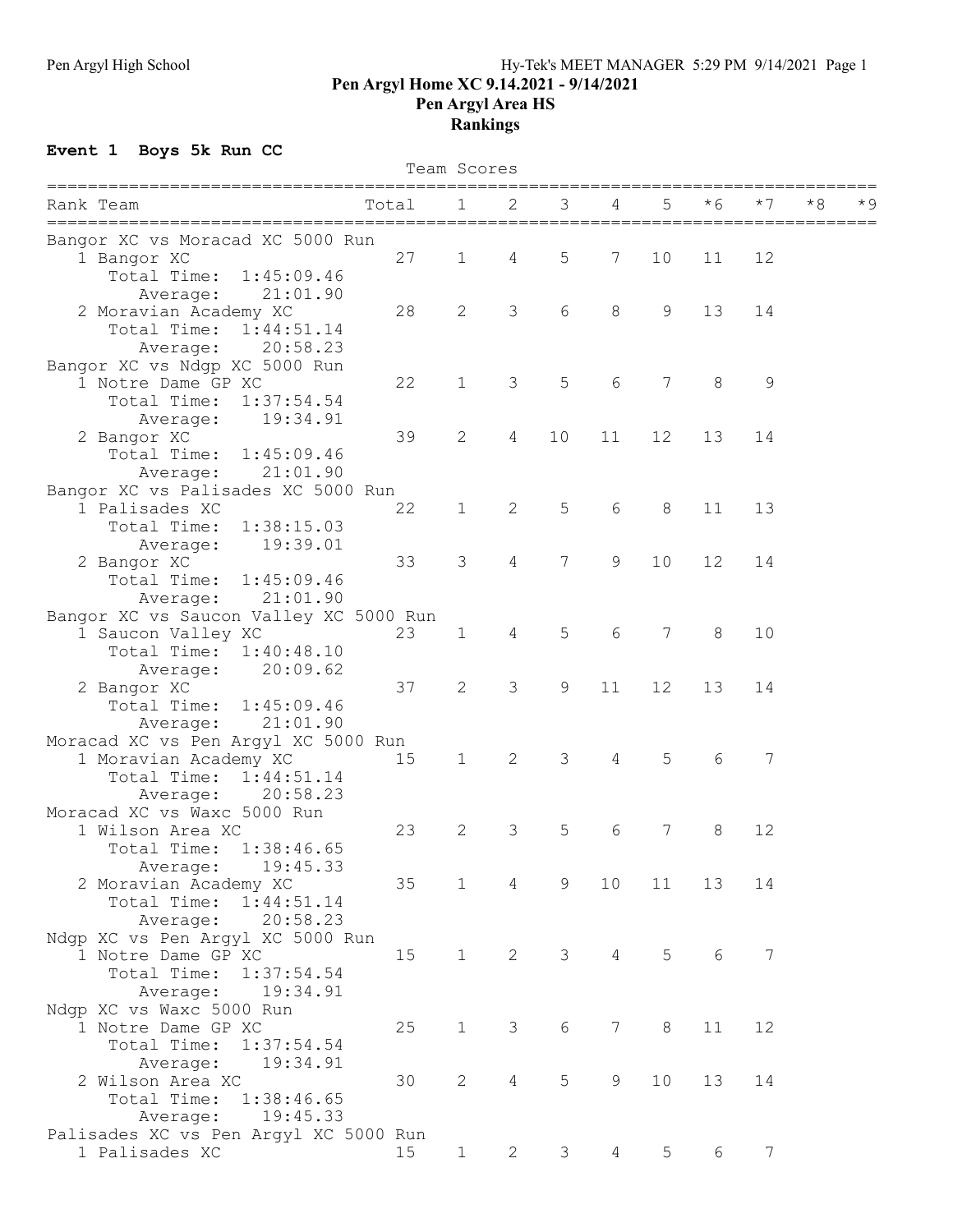Total Time: 1:38:15.03 Average: 19:39.01 Palisades XC vs Waxc 5000 Run